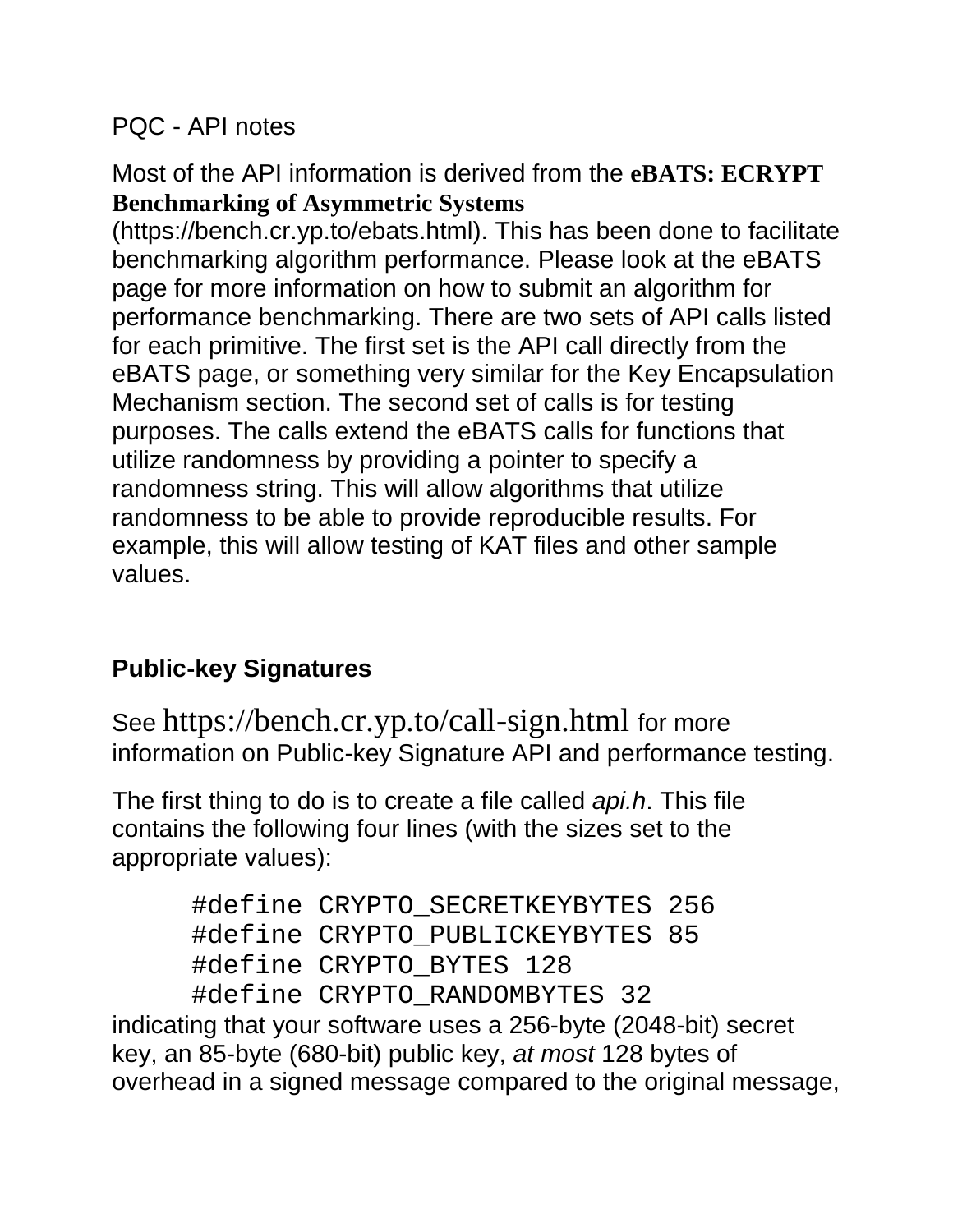and 32 bytes of random input.

Then create a file called *sign.c* with the following function calls:

eBATS calls

Generates a keypair - *pk* is the public key and *sk* is the secret key.

```
 int crypto_sign_keypair(
      unsigned char *pk,
      unsigned char *sk
```
 ) Sign a message: *sm* is the signed message, *m* is the original message, and *sk* is the secret key.

```
 int crypto_sign(
                unsigned char *sm, unsigned long 
long *smlen,
                const unsigned char *m, unsigned 
long long mlen,
                const unsigned char *sk
           )
```
Verify a message signature: *m* is the original message, *sm* is the signed message, *pk* is the public key.

```
 int crypto_sign_open(
                const unsigned char *m, unsigned 
long long *mlen,
                const unsigned char *sm, unsigned 
long long smlen,
                const unsigned char *pk
        ) 
   KAT calls
```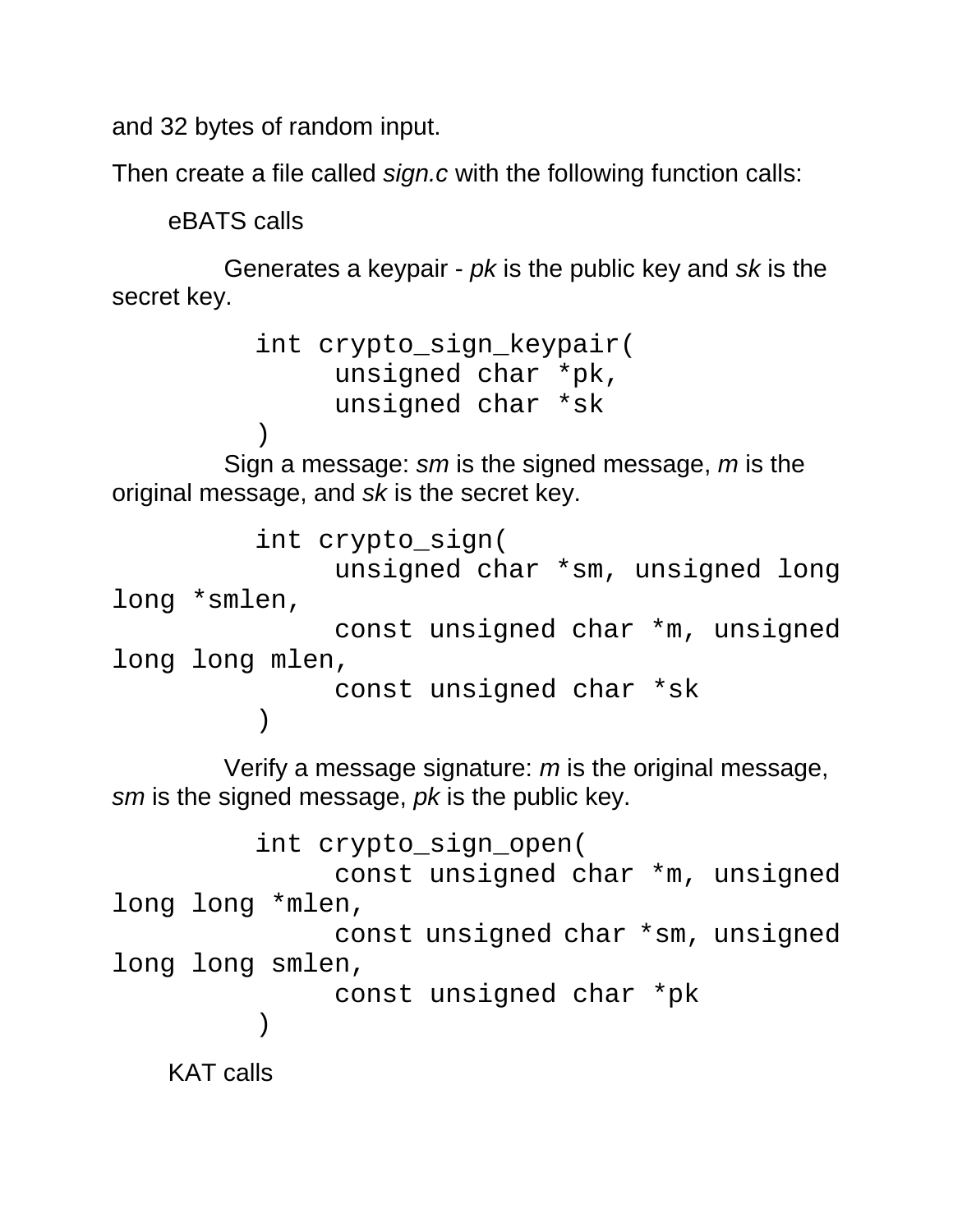```
 int crypto_sign_keypair_KAT(
               unsigned char *pk,
               unsigned char *sk,
               const unsigned char *randomness
 )
          int crypto_sign_KAT(
               unsigned char *sm, unsigned long 
long *smlen,
               const unsigned char *m, unsigned 
long long mlen,
               const unsigned char *sk,
               const unsigned char *randomness
          )
```
# **Public-key Encryption**

See https://bench.cr.yp.to/call-encrypt.html for more information on Public-key Encryption API and performance testing.

The first thing to do is to create a file called *api.h*. This file contains the following four lines (with the sizes set to the appropriate values):

```
 #define CRYPTO_SECRETKEYBYTES 256
 #define CRYPTO_PUBLICKEYBYTES 64
 #define CRYPTO_BYTES 48
 #define CRYPTO_RANDOMBYTES 32
```
indicating that your software uses a 256-byte (2048-bit) secret key, a 64-byte (512-bit) public key, *at most* 48 bytes of overhead in an encrypted message compared to the original message, and 32 bytes of random input.

Then create a file called *encrypt.c* with the following function calls: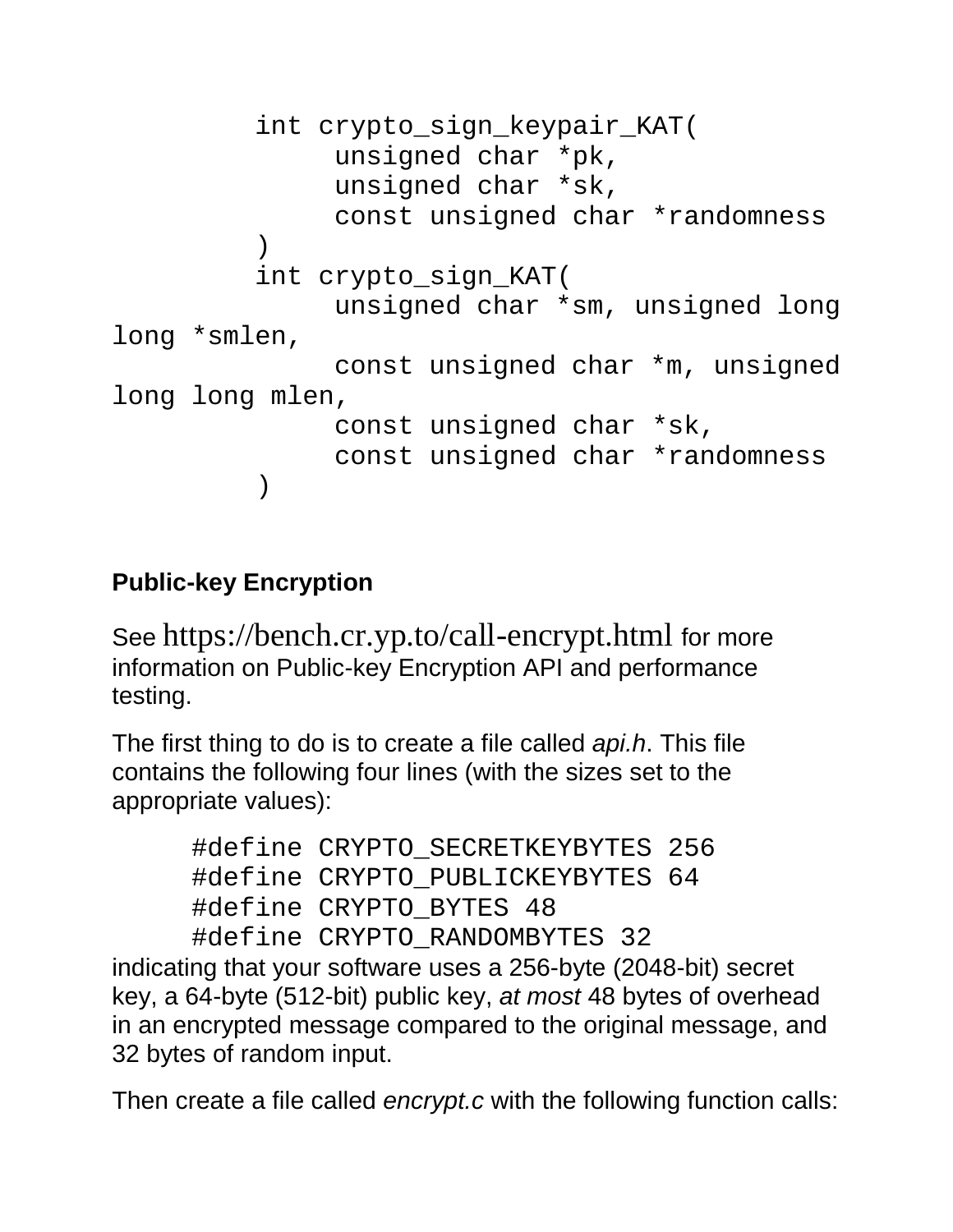eBATS calls Generates a keypair - *pk* is the public key and *sk* is the secret key.

```
 int crypto_encrypt_keypair(
                 unsigned char *pk,
                 unsigned char *sk
 )
        Encrypt a plaintext: c is the ciphertext, m is the 
plaintext, and pk is the public key. 
            int crypto_encrypt(
                 unsigned char *c, unsigned long 
long *clen,
                 const unsigned char *m, unsigned 
long long mlen,
                 const unsigned char *pk
            ) 
        Decrypt a ciphertext: m is the plaintext, c is the 
ciphertext, and sk is the secret key. 
            int crypto_encrypt_open(
                 unsigned char *m, unsigned long 
long *mlen,
                 const unsigned char *c, unsigned 
long long clen,
                 const unsigned char *sk
            ) 
    KAT calls
```
 int crypto\_encrypt\_keypair\_KAT( unsigned char \*pk, unsigned char \*sk, const unsigned char \*randomness )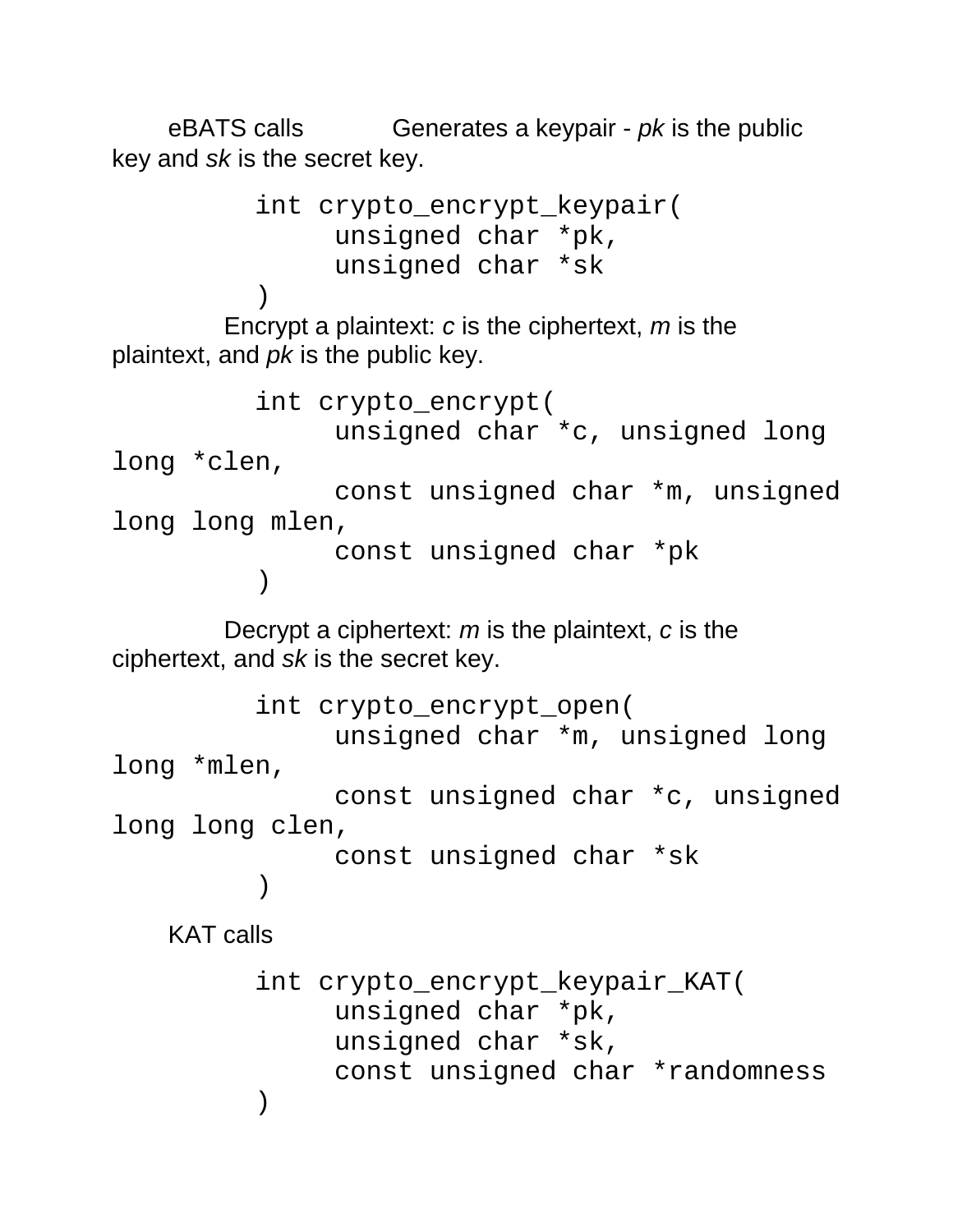```
 int crypto_encrypt_KAT(
                unsigned char *c, unsigned long 
long *clen,
                const unsigned char *m, unsigned 
long long mlen,
                const unsigned char *pk,
                const unsigned char *randomness
           )
```
### **Key Encapsulation Mechanism (KEM)**

The calls in the eBATS specification do not meet the calls specified in the call for algorithms. However, attempts were made to match the specifications for the other algorithms.

The first thing to do is to create a file called *api.h*. This file contains the following four lines (with the sizes set to the appropriate values):

```
 #define CRYPTO_SECRETKEYBYTES 192
 #define CRYPTO_PUBLICKEYBYTES 64
 #define CRYPTO_BYTES 64
 #define CRYPTO_CIPHERTEXTBYTES 128
 #define CRYPTO_RANDOMBYTES 32
```
indicating that your software uses a 192-byte (1536-bit) secret key, a 64-byte (512-bit) public key, a 64-byte (512-bit) shared secret, at most a 128-byte (1024-bit) ciphertext, and 32 bytes of random input.

Then create a file called *kem.c* with the following function calls:

eBATS-like calls

Generates a keypair - *pk* is the public key and *sk* is the secret key.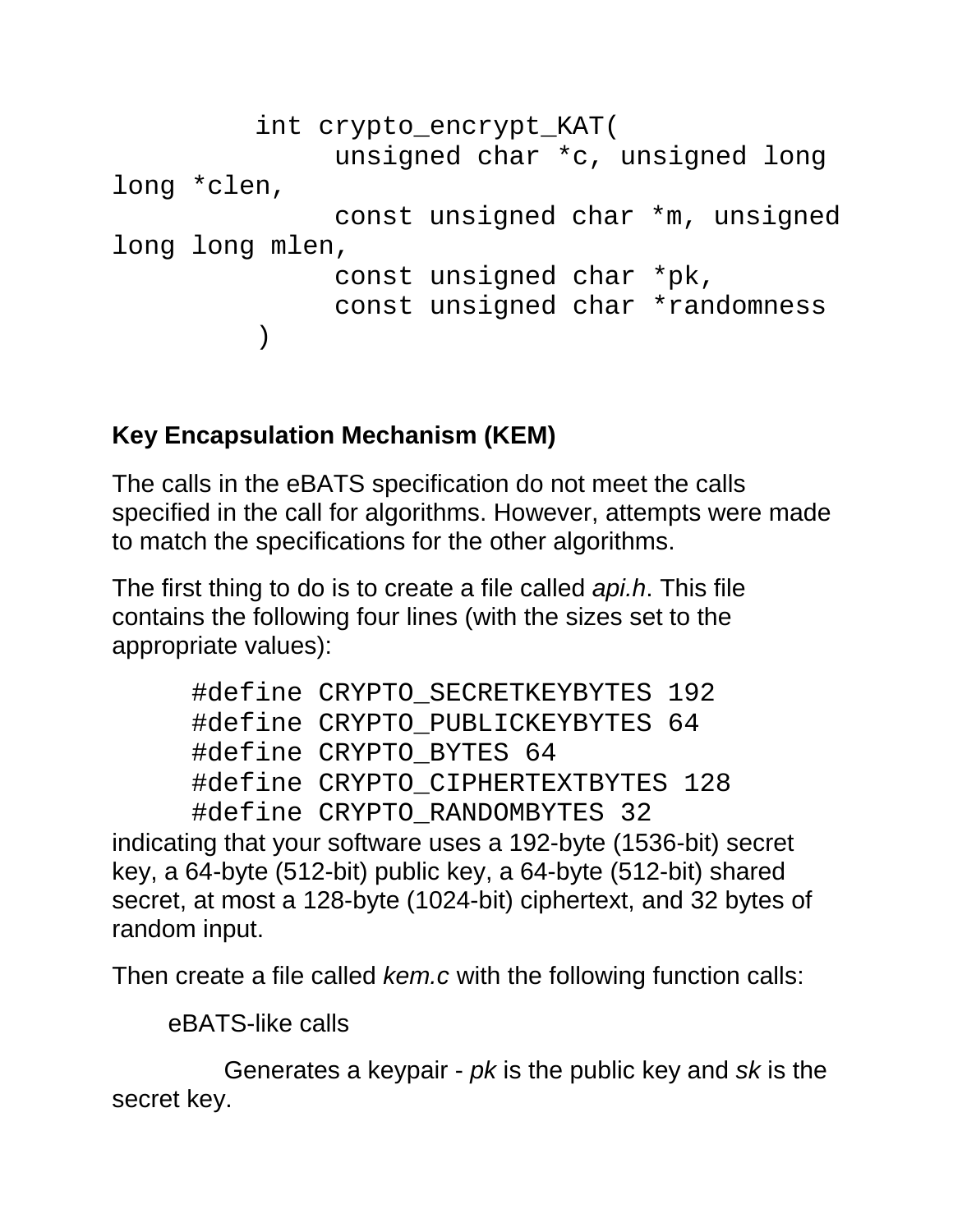```
 int crypto_kem_keygenerate(
                unsigned char *pk,
                unsigned char *sk
 )
        Encapsulate - pk is the public key, ct is a key 
encapsulation message (ciphertext), ss is the shared secret. 
           int crypto_kem_encapsulate(
                unsigned char *ct,
                unsigned char *ss,
                const unsigned char *pk
 )
        Decapsulate - ct is a key encapsulation message 
(ciphertext), sk is the private key, ss is the shared secret 
           int crypto_kem_decapsulate(
                unsigned char *ss,
                const unsigned char *ct,
                const unsigned char *sk
 )
    KAT calls 
           int crypto_kem_keygenerate_KAT(
                unsigned char *pk,
                unsigned char *sk,
                const unsigned char *randomness
 )
           int crypto_kem_encapsulate_KAT(
               unsigned char *ct,
               unsigned char *ss,
                const unsigned char *pk,
                const unsigned char *randomness
         )
```
**Additional function**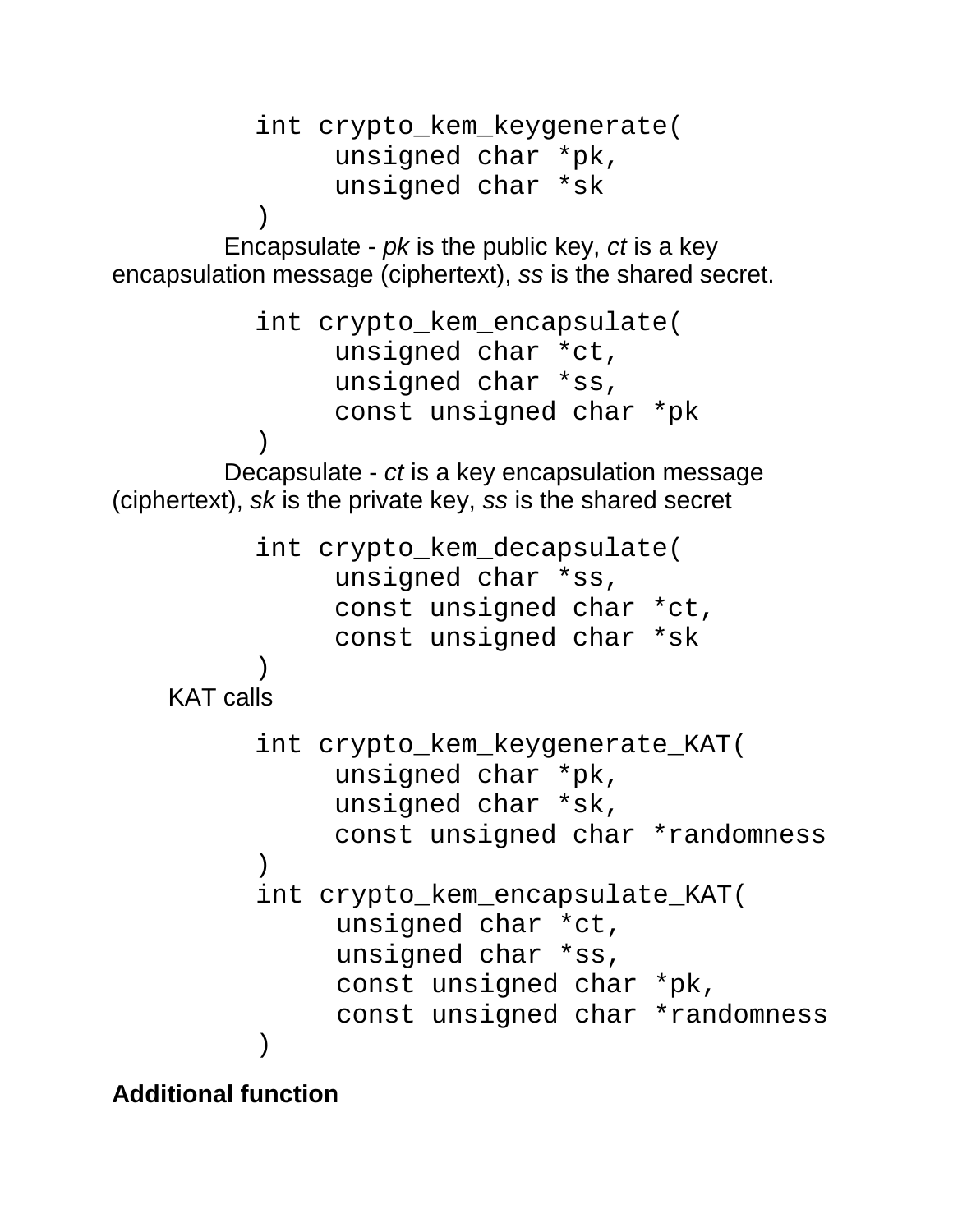A function will be available to obtain random input. The function prototype comes from the SUPERCOP package (https://bench.cr.yp.to/supercop.html). The type for the length argument is more than needed, but is left for consistency with the SUPERCOP package. The calling function shall allocate the storage for *x* and the *xlen* parameter specifies a number of bytes.

```
 void randombytes(unsigned char 
*x,unsigned long long xlen)
```
#### **Sample code**

The following demonstrate the use of the KAT and non-KAT versions of the functions to generate a key pair for encryption:

```
 int crypto_encrypt_keypair_KAT(
              unsigned char *pk,
              unsigned char *sk,
              const unsigned char *randomness
         )
          int crypto_encrypt_keypair(unsigned 
char *pk, unsigned char *sk)
         \{unsigned char 
pk[CRYPTO_PUBLICKEYBYTES];
               unsigned char 
sk[CRYPTO_SECRETKEYBYTES];
              unsigned char 
seed[CRYPTO_RANDOMBYTES];
               randombytes(seed, 
CRYPTO_RANDOMBYTES);
               crypto_encrypt_keypair_KAT(pk,
```